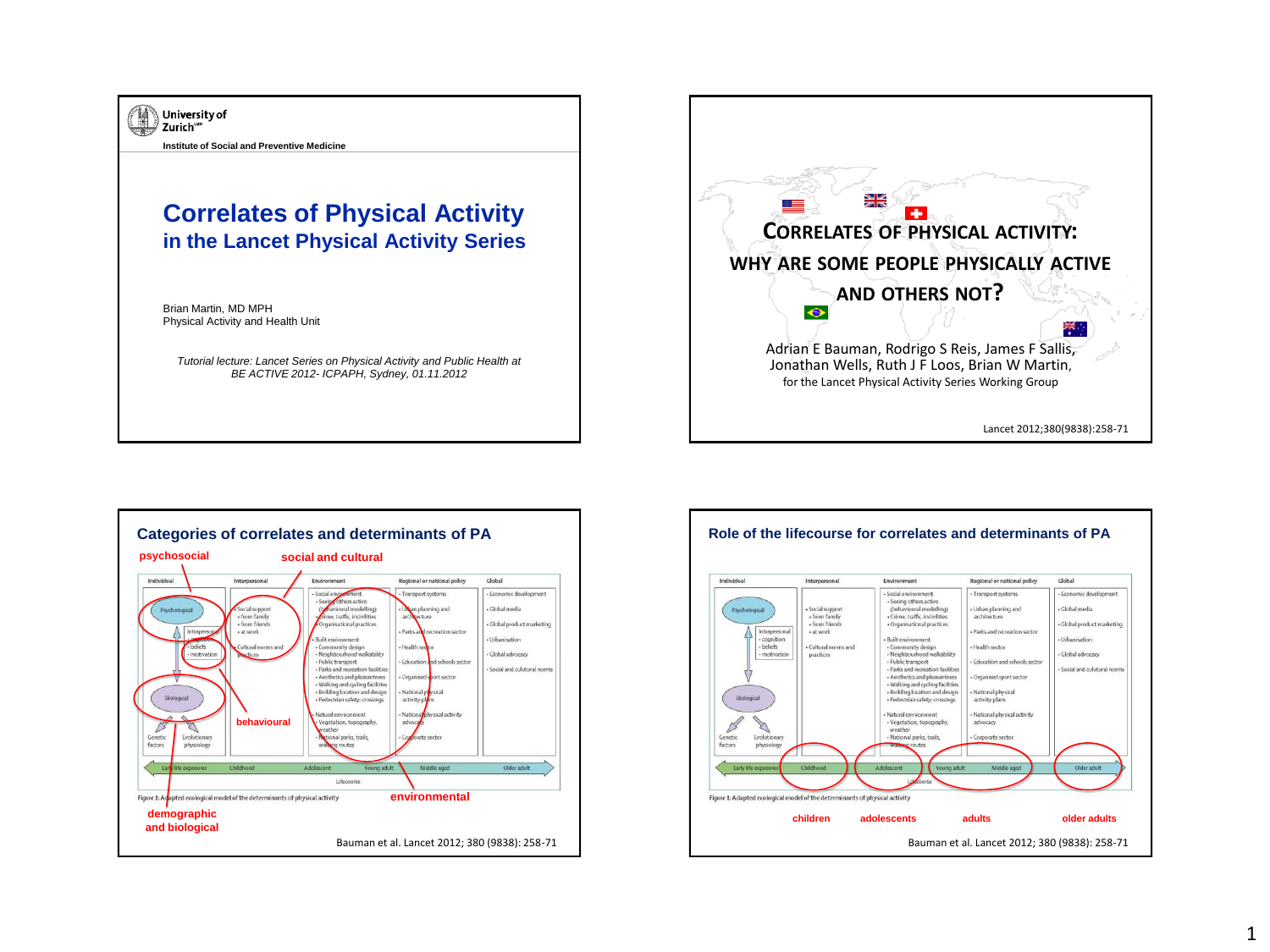

## **Objectives of the "correlates" article** • **Summary of present knowledge and its development** • **Examination of correlates and determinants research in countries of low and middle income** • **Discussion of "hot topics" in the field**

|                                | Systematic review of systematic reviews and meta-analyses              |                           |
|--------------------------------|------------------------------------------------------------------------|---------------------------|
|                                | initial search<br>final selection<br>read                              | included                  |
| non-environ-<br>mental factors | $1891 \longrightarrow 1299 \longrightarrow 32$                         | youth<br>8<br>9<br>adults |
| environmental<br>factors       | $7621 \longrightarrow 4835 \longrightarrow 42$                         | adults<br>→ 9             |
|                                | <b>Existing recent systematic review</b>                               |                           |
|                                |                                                                        |                           |
| environmental<br>factors       | Ding D et al, Am J Prev Med 2011; 41: 442-55                           | vouth                     |
|                                | Systematic review of original articles low and middle income countries |                           |